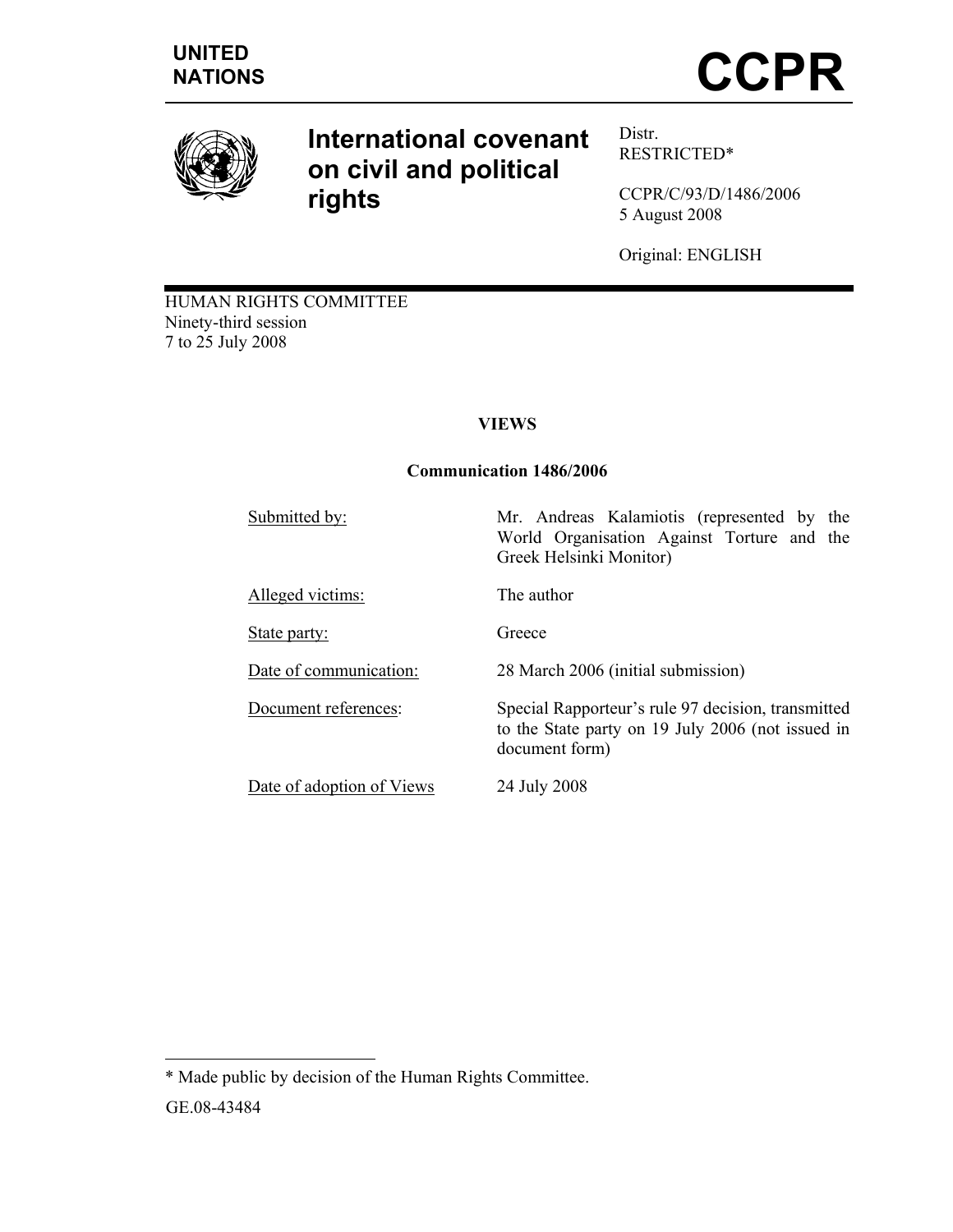*Subject matter:* Alleged ill-treatment of the author.

*Procedural issue:* Non-exhaustion of domestic remedies; case already examined under another procedure of international investigation; abuse of the right of submission.

*Substantive issue:* Lack of effective remedy regarding the author's complaint of illtreatment.

 *Articles of the Covenant:* 2, paragraph 3 in connection with article 7.

*Articles of the Optional Protocol:* 3; 5, paragraph 2 (a) and (b).

 On 24 July 2008, the Human Rights Committee adopted the annexed text as the Committee's Views, under article 5, paragraph 4, of the Optional Protocol in respect of communication No. 1486/2006.

# [ANNEX]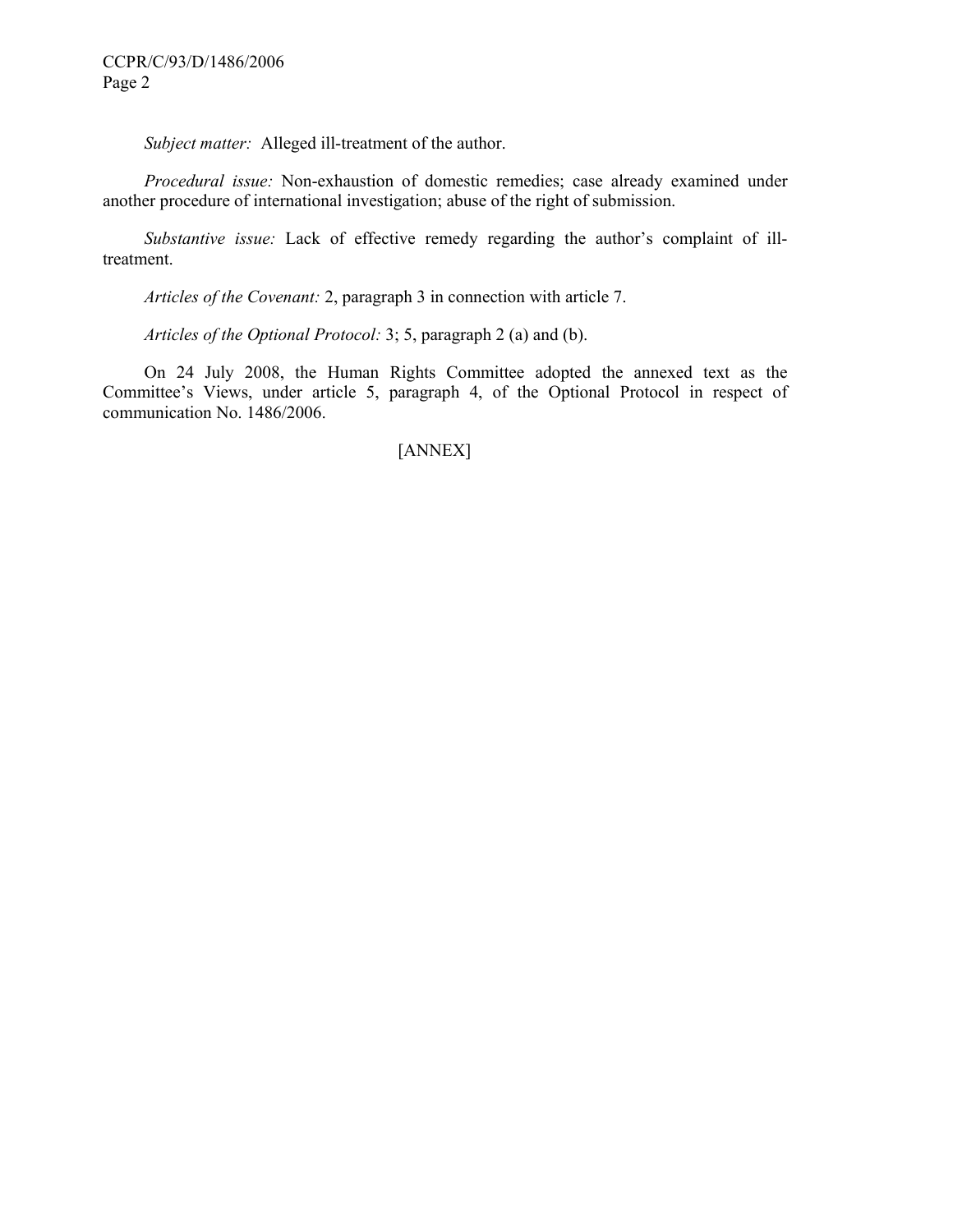#### ANNEX

Views of the Human Rights Committee under article 5, paragraph 4, of the Optional Protocol to the International Covenant on Civil and Political rights

Ninety-third session

concerning

#### **Communication 1486/2006\***

| Submitted by:          | Mr. Andreas Kalamiotis (represented by the<br>World Organisation Against Torture and the<br>Greek Helsinki Monitor) |
|------------------------|---------------------------------------------------------------------------------------------------------------------|
| Alleged victims:       | The author                                                                                                          |
| State party:           | Greece                                                                                                              |
| Date of communication: | 28 March 2006 (initial submission)                                                                                  |

 The Human Rights Committee, established under article 28 of the International Covenant on Civil and Political Rights,

Meeting on 24 July 2008,

 Having concluded its consideration of communication No. 1486/2006, submitted to the Human Rights Committee on behalf of Mr. Andreas Kalamiotis under the Optional Protocol to the International Covenant on Civil and Political Rights,

 Having taken into account all written information made available to it by the author of the communication, and the State party,

Adopts the following:

 $\overline{a}$ 

#### **Views under article 5, paragraph 4, of the Optional Protocol**

1. The author of the communication is Mr. Andreas Kalamiotis, a Greek national of Romani ethnic origin, born on 7 January 1980. He claims to be a victim of a violation by Greece of his rights under articles 2, paragraph 3, and 7 (separately and read together); 2, paragraph 1; and 26,

<sup>\*</sup> The following members of the Committee participated in the examination of the present communication: Mr. Abdelfattah Amor, Mr. Prafullachandra Natwarlal Bhagwati, Ms. Christine Chanet, Mr. Yuji Iwasawa, Mr. Ahmed Tawfik Khalil, Mr. Rajsoomer Lallah, Ms. Iulia Antoanella Motoc, Mr. Michael O'Flaherty, Ms. Elisabeth Palm, Mr. Rafael Rivas Posada, Sir Nigel Rodley, Mr. Ivan Shearer and Ms. Ruth Wedgwood.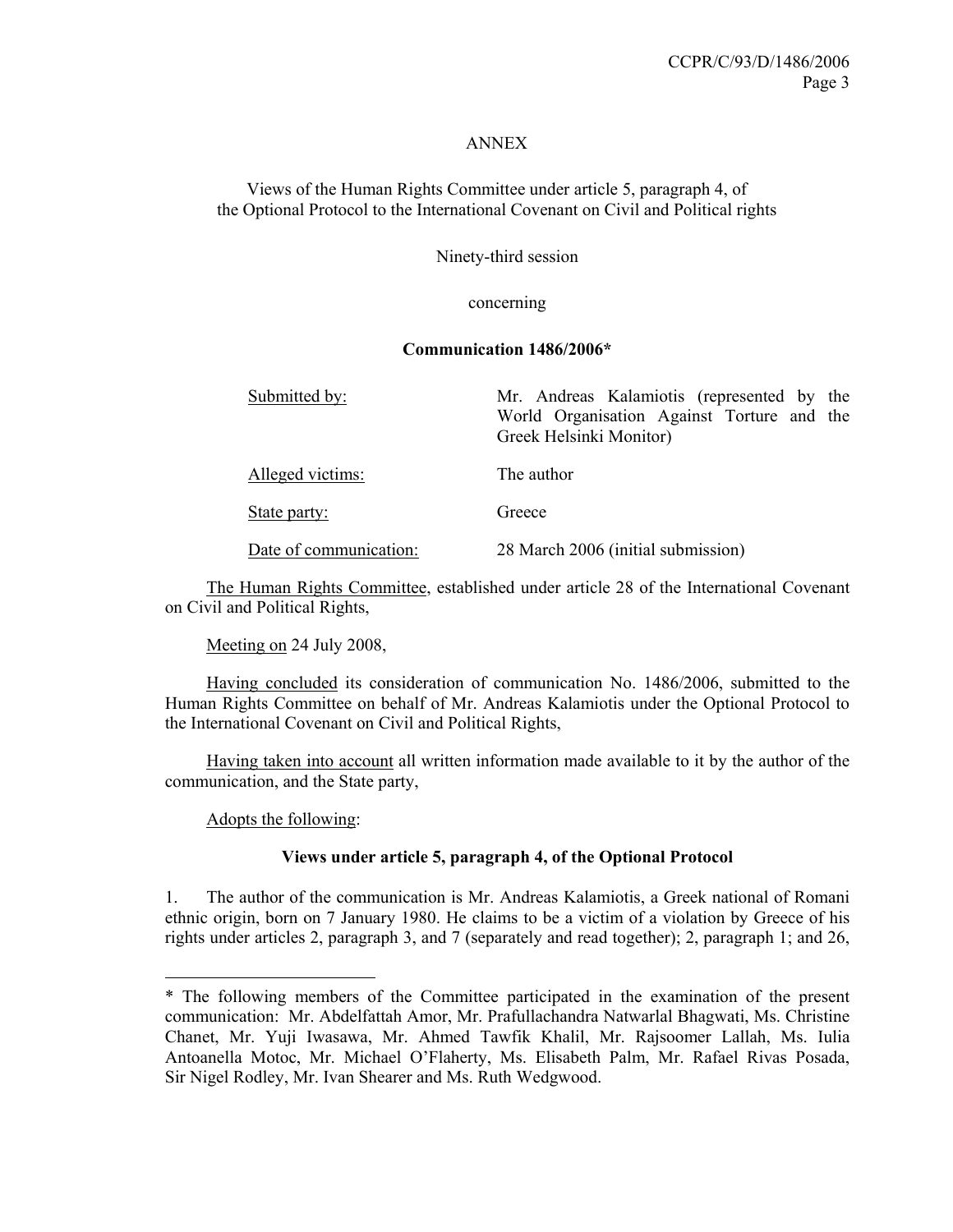of the Covenant. He is represented by counsel. The Covenant and the Optional Protocol to the Covenant entered into force for Greece on 5 May 1997.

## **The facts as presented by the author**

2.1 In the evening of 14 June 2001, the author was at home with friends listening to music. At around 1:30 a.m. on 15 June 2001 a police car arrived and an officer asked the author to turn off the music, as it was disturbing his neighbours. The author and his friends agreed that they would do so in five minutes and the police officer left. A few minutes later they switched off the radio and the author saw his friends out to their cars. They were about to leave and the author had already re-entered his house when he heard a noise outside and returned to the doorstep. Several police cars were parked in the street and police officers were pointing their guns. One of the police officers had his gun pointed at the author and was threatening to shoot him. Others came towards him, handcuffed him and dragged him to the police car, where they slammed him against the hood and started beating and kicking him repeatedly in front of his children. He did not see what instruments were used to beat him with but he believed they were truncheons. While he was being beaten some of the police officers searched the house.

2.2 The author was taken to the police station of Aghia Paraskevi, where he was kept handcuffed and refers to an exchange of insults with the police officers. Around 11 a.m. on 15 June 2001, the author was taken to the Athens Police Headquarters, where pictures of him were taken while he was still handcuffed. He was then taken to the Athens Misdemeanours Prosecutor with a lawyer of his choice. He was charged with resisting arrest and insulting and threatening the police authorities. The trial was set for 18 June 2001. On that date, before the hearing, the author and his lawyer went to the Forensic medical services, which refused to examine the author on the grounds that he had first to press charges or submit a complaint to the Police station of Aghia Paraskevi. At that point in time, the author hesitated to submit a complaint for fear of retaliation from the police officers who had beaten him.

2.3 The court did not have time to examine the case and the trial was postponed to 25 January 2002. After another postponement the author was tried in absentia on 5 April 2002 and convicted for resisting arrest, insults and threats against police officers. He was sentenced to one year and 80 days imprisonment convertible to a fine, suspended pending appeal. The appeal was heard on 19 January 2005 by the Appeals Court of Athens, which upheld the conviction for resisting arrest and insults but acquitted the author of threats against the police officers. The final sentence was one year and one month imprisonment convertible to a fine.

2.4 On 2 July 2001, the author filed a criminal complaint before the Athens Misdemeanours' Prosecutor against police officer Georgios Yannadakis, and constituted himself as a civil claimant, for the offence of simple bodily injuries. On the same day, the Prosecutor transmitted the complaint to the Magistrate of Koropi to conduct a criminal investigation. Following the author's request, the Prosecutor ordered his examination by the Forensic Services. That examination took place on 3 July 2001, i.e. 18 days after the incident. The forensic report indicated that "because of the long time elapsed since the reported incident and the development of scar tissue it is not possible to further investigate any possible bodily injuries coinciding with the time period of the alleged incident".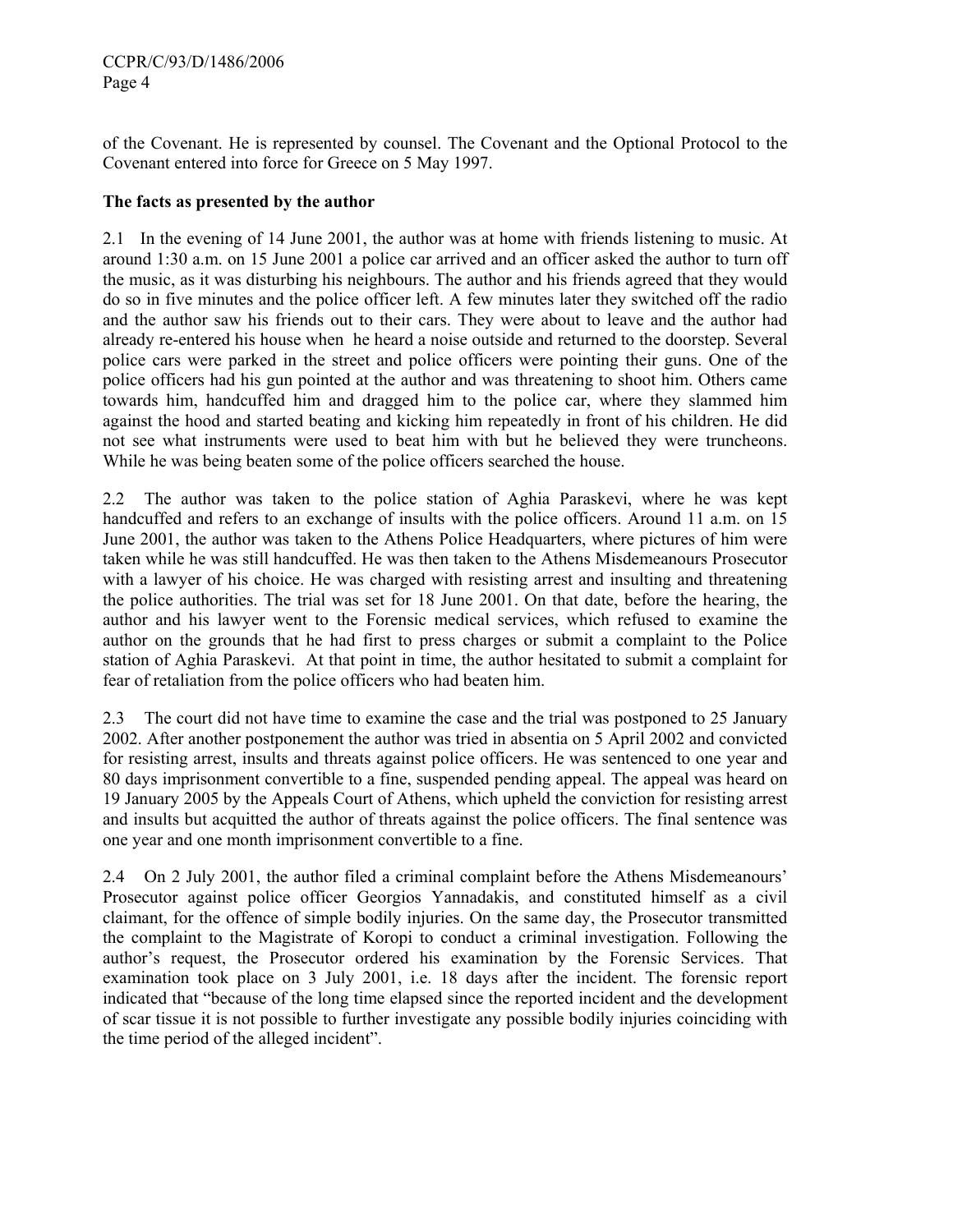2.5 On 28 September 2001, the Magistrate returned the complaint to the Prosecutor informing him that he had declined to investigate for lack of competence. No other explanation was provided. The Prosecutor then sent the complaint, on 26 July 2002, to the Halandri police station for investigation. This station is subordinate to the police directorate where the police officer concerned served and adjacent to Aghia Paraskevi, where the author was held. The investigation started on 4 November 2002. According to the author, a number of procedural irregularities occurred. Thus, he was never asked to provide the addresses of the witnesses after the police could not find them at the addresses initially given. There was no attempt to obtain a statement from his wife, who was also present at the time of his arrest. The author himself was not summoned to testify for further details. Other police officers involved in the incident were not summoned either. The report of the investigation was sent to the Prosecutor on 25 November 2002.

2.6 In May 2003, the case was heard by the Judicial Council of Misdemeanours of Athens which, upon recommendation by the Prosecutor, decided to drop the charges against the police officer for lack of evidence. The ruling was published on 28 August 2003 and it observed that "since no witnesses for the prosecution give evidence in favour of the plaintiff's account, because both witnesses named by the plaintiff were not found at the addresses declared as their residence, the defendant's account and arguments are catalytic, able to shed light, in our opinion, on the true version of the events". It was served on the author by pasting it on his house door on 8 September 2003. No appeal is permitted against such order under Greek law.

2.7 In addition to the filing of a criminal complaint the author sent a letter to the Greek Ombudsman also on 2 July 2001, complaining about the ill-treatment he had suffered and asking that a formal inquiry - "Sworn Administrative Inquiry" - be conducted. As a result, a Brigadier General of the Northeast Attica Police Headquarters wrote to the author on 28 September 2001 indicating that an informal investigation had been conducted and it was concluded that the police had followed the procedures properly and that the author had, inter alia, resisted arrest, used abusive language and threatened the police officers.

2.8 In two letters subsequently addressed to the Directorate of Hellenic Police Staff and the Ombudsman the author insisted that a Sworn Administrative Inquiry be undertaken. On 6 March 2002 a response was received refusing to initiate such an inquiry since the investigation conducted did not reveal any disciplinary responsibilities. The findings of the investigation referred to in the letter showed discrepancies with the findings set out in the letter of 28 September 2001.

2.9 On 22 January 2004 the Ombudsman wrote to the Hellenic Police Headquarters indicating, inter alia, that an informal investigation cannot act as a substitute for the Sworn Administrative Inquiry when it comes to allegations of bodily harm and cruel behaviour and that such Inquiry provides procedural guarantees, as opposed to the informal methods of an informal investigation.

2.10 On 21 March 2002, the NGO Greek Helsinki Monitor submitted a report to the prosecutor containing several cases, including the author's case, of procedural and judicial shortcomings which had resulted in no effective remedies being provided to the victims. Under Greek law, a prosecutor who receives a report, criminal complaint or any information that a punishable act has been committed, is required to institute criminal proceedings by referring the case for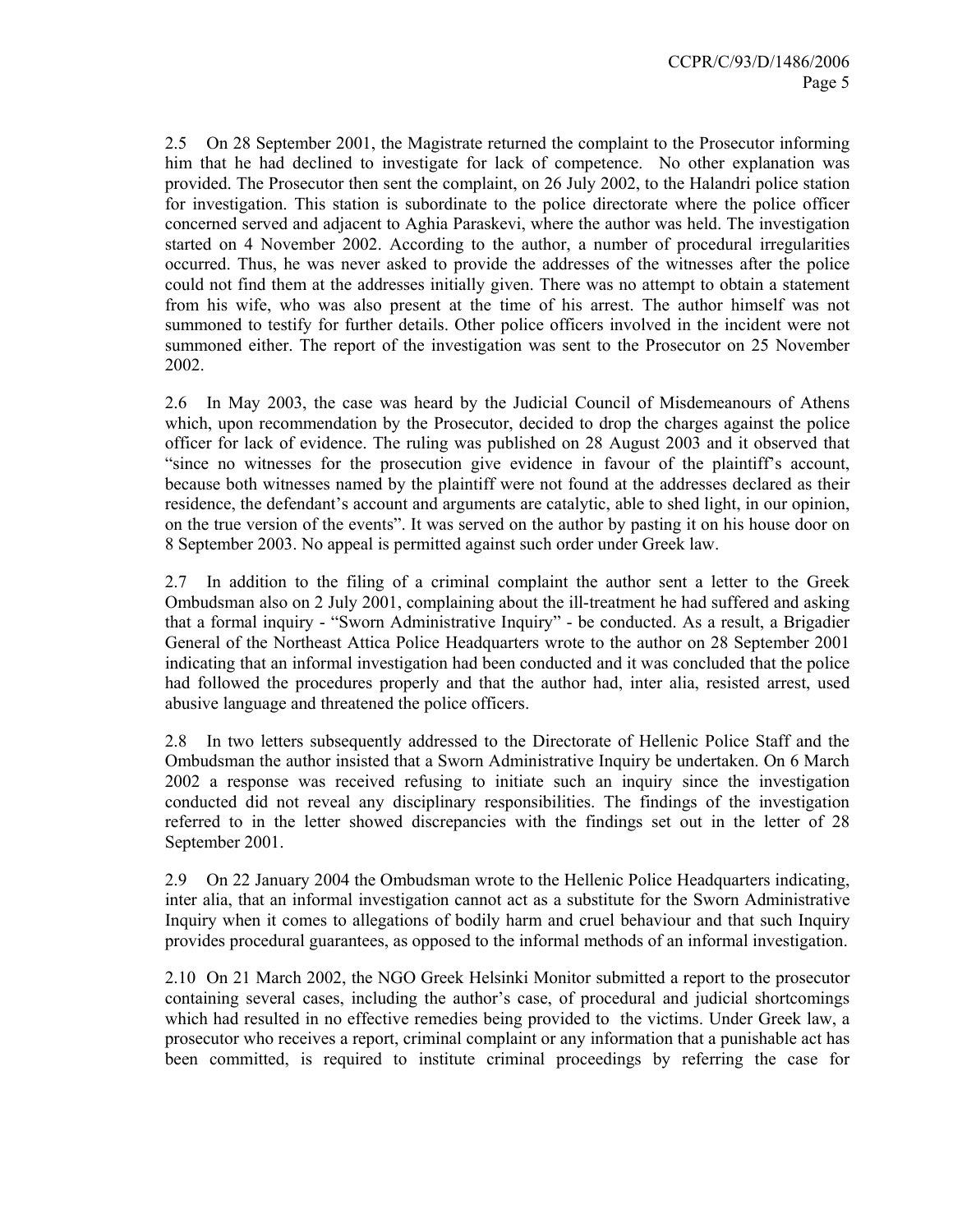investigation. According to the author, the investigation of the report started only on 12 October 2005 and was summarily dismissed without any real investigation by the Prosecutor, who issued a ruling on 25 November 2005 rejecting all claims of wrongdoing on the part of the police. An appeal was also dismissed by an "Appeals Prosecutor", without any additional investigation, on 23 September 2006.

# **The complaint**

3.1 The author claims that the facts reveal violations of article 2, paragraph 3, of the Covenant, on its own and in conjunction with article 7, as the State party failed to provide an effective remedy for the acts of torture and ill-treatment to which he was subjected. He recalls the Committee's jurisprudence and General Comment No. 20, to the effect that complaints of torture and ill-treatment must be investigated promptly and impartially by competent authorities so as to make the remedy effective.

3.2 According to the author, his complaint was not investigated by an independent body with the capacity to impartially examine the allegations against police officers, but by fellow police officers following merely an Oral Administrative Inquiry.

3.3 The author adds that the disciplinary proceedings offer no guarantees of impartiality. The Oral Administrative Inquiry is a closed and internal investigation of the accused police officer conducted by fellow police officers. The evidence and testimonies gathered during this investigation remain inaccessible to the complainant, leaving victims of alleged police misconduct powerless to contest the findings and conclusion. Usually the investigation is limited to a questioning of the police officers involved and, as in the case of the author, neither the victim of ill-treatment nor his witnesses are examined.

3.4 The Sworn Administrative Inquiry is also an internal and confidential police procedure whose safeguards aim to protect the rights of the officer under investigation, rather than those of the complainant. Thus, the inquiry guarantees the right of the "accused" officer to nominate witnesses, to request the postponement of proceedings or the exclusion of the investigating officer, as well as the right of access to the evidence and the right of appeal. By contrast, there are no provisions setting out the rights of the complainant, who does not have the right of access to the hearings and cannot appeal against the findings. In common with the Oral Administrative Inquiry, the complainant only has the right to be informed of the outcome, which consists of a mere paragraph without any reference as to the type of disciplinary penalties imposed, if any. The complainant is usually not entitled to ask for copies of documents gathered in the course of the inquiry.

3.5 As for the judicial investigation, it was initiated over one year after the incident and was neither prompt nor effective, as it included merely the defendant's statement. The author's version and the testimony of his witnesses were never requested. Further, the medico-legal examination was futile, as the Forensic Services abstained from making any objective comments upon the author's injuries.

3.6 Under Greek law, individuals do not have direct access to examination by forensic services. Such an examination can only be obtained by order of investigating officials on the basis of a request by a victim who has filed a complaint of ill-treatment or upon order by the public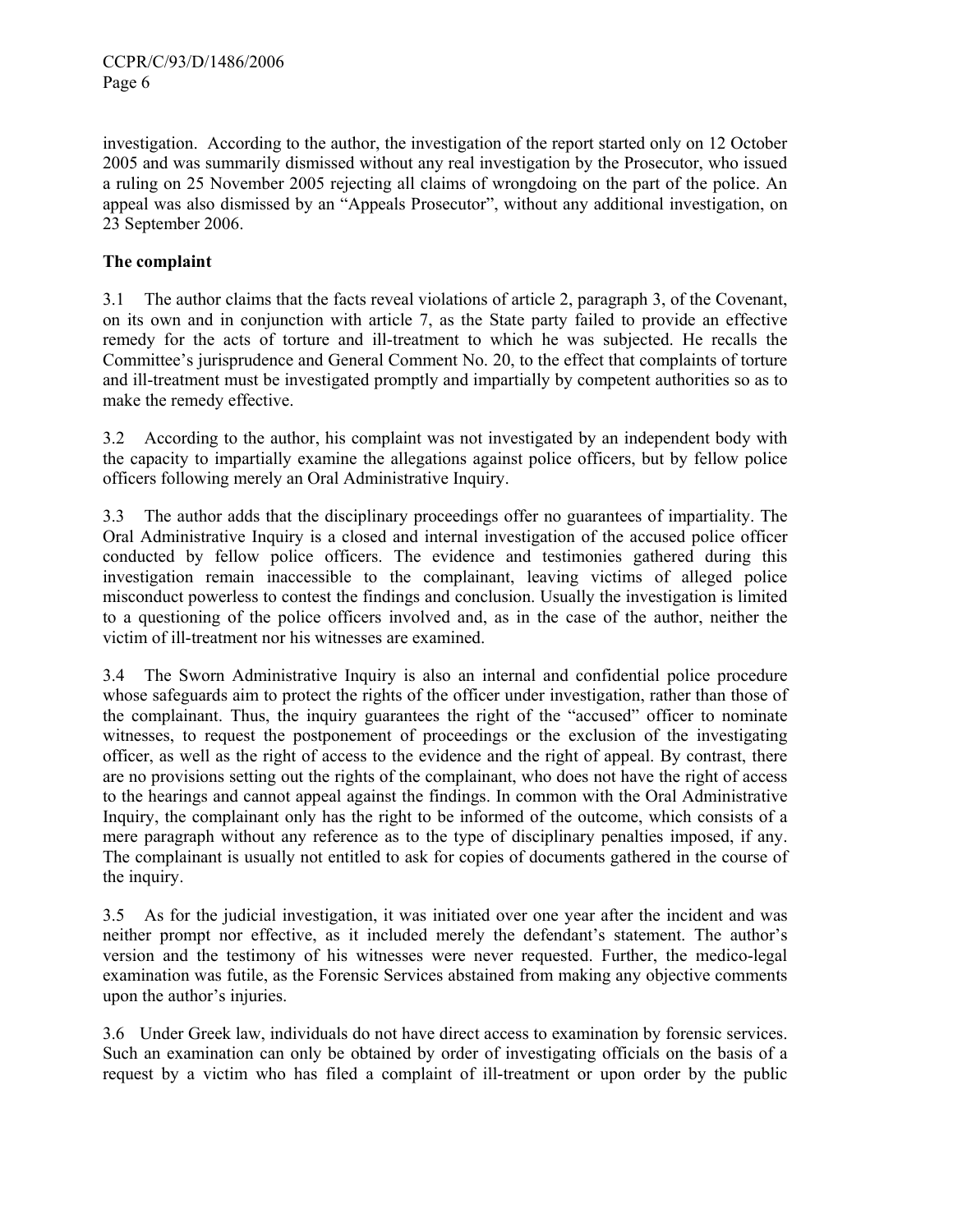prosecutor. The requirement of first filing a complaint restricts access to an effective forensic medical examination. Normally, a victim of ill-treatment will need time to consider the repercussions of filing a formal complaint and this may take weeks and even years, whereas some injuries caused by ill-treatment heal relatively quickly. Consequently, any failure on the part of the competent authorities to ensure prompt forensic examination may effectively result in the complete or partial loss of crucial evidence.

3.7 The treatment of the author amounts to a breach of article 7 of the Covenant. Apart from the beatings, the fact of having a gun pointed at him caused him to fear for his life. He also feared for the security of his wife and children, as they were defenceless against the acts of the police. For example, his wife was insulted when she tried to give her husband his shoes before being taken to the police station, and his children were crying at the sight of their father being beaten. Further, he was subjected to degrading treatment. For instance, while in police custody, he asked for a glass of water and the police officer responded that he could drink water from the toilet. He was also threatened and insulted. These acts are aggravated by the fact that they were committed with a significant level of racial motivation.

3.8 Finally, the author invokes violations of articles 2, paragraph 1 and 26, as he was subjected to discrimination on the basis of his ethnic Roma origin. The police officers used racist language and referred to his ethnic origin in a pejorative way. This fact should be reviewed in the broader context of systematic racism and hostility which law enforcement bodies in Greece display against Roma, as documented by NGOs and intergovernmental organizations. Despite the information in this regard submitted to the Greek authorities, there is no evidence that the judicial investigation or the administrative inquiry carried out by the public prosecutor or the police ever addressed this question. No information was provided concerning steps taken to verify that police officers had inflicted racial verbal abuse upon the author.

#### **State party's observations on admissibility and merits**

4.1 On 15 September 2006, the State party objected to the admissibility of the communication. It argues that when two policemen arrived at the house and asked the author to stop disturbing the peace, he reacted threateningly and refused to comply. At the same time, shots were fired from an unidentified source. These events obliged the officers to leave the settlement in order to return with reinforcements. Subsequently, six patrol cars arrived and the author came out of his house cursing the officers. In their efforts to restrict him and take him to the police station he reacted violently and resisted. As a result, he fell and his hands and face were scratched. This attitude continued at the police station, where he tried to attack the officers and refused to comply with their orders. A private citizen who happened to be at the police station at that time testified in this regard. Three other individuals who were at the author's house were also taken to the police station. However, they did not resist and after identity checking they were released without any charges.

4.2 Following these events, the Police filed charges against the author for threatening, insulting and resisting authority and he was brought before the Public Prosecutor, accompanied by a lawyer. He did not complain of any beating by the police officers. Neither did the Public Prosecutor observe any injuries so as to initiate a preliminary investigation procedure. After requesting a three-day postponement he appeared again before the Prosecutor on 18 June 2001,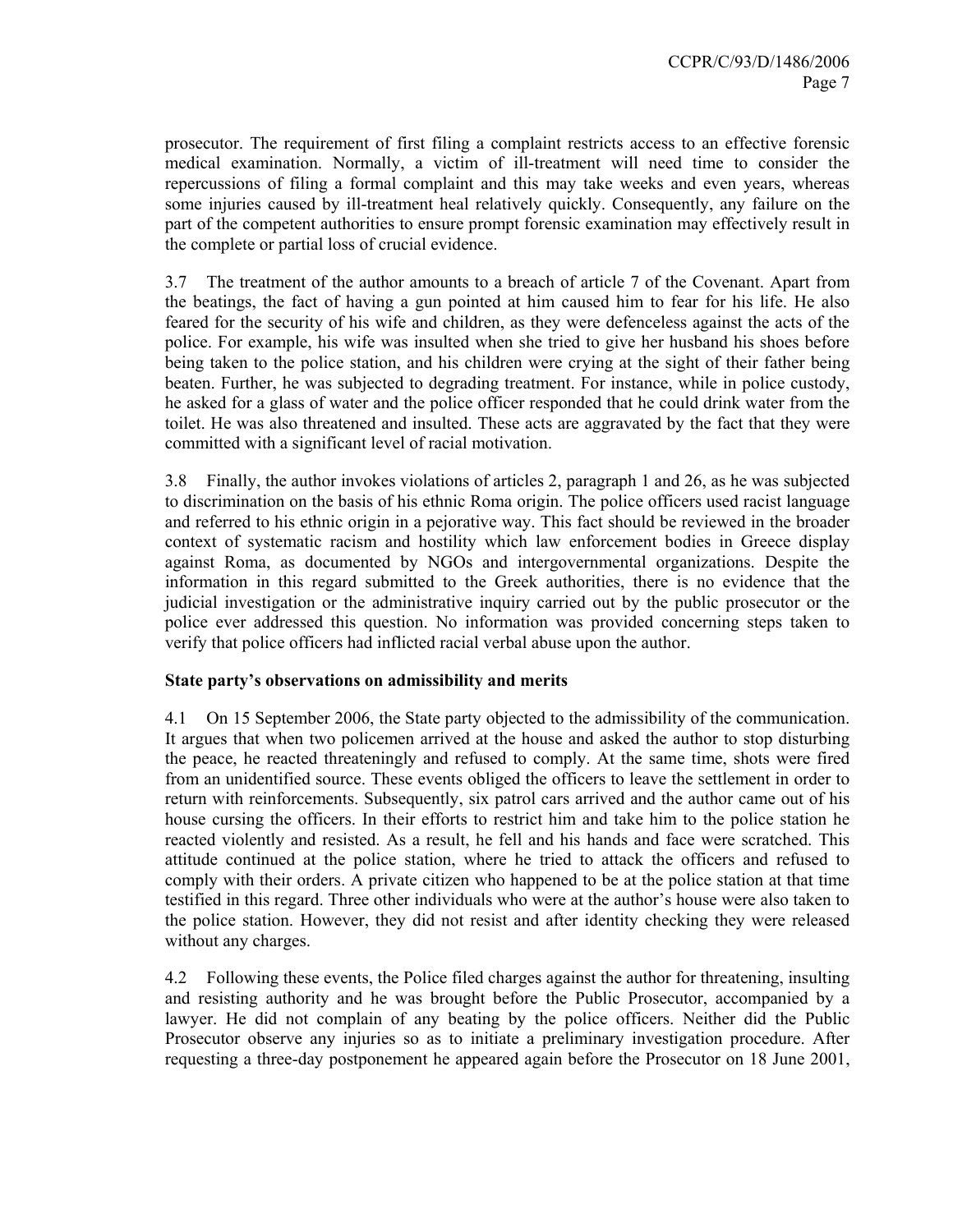this time accompanied by his lawyer. Again, he failed to report his alleged ill-treatment. Instead, he waited until 2 July 2001 to file a complaint, making claims against only one officer for simple bodily injury under article 308, para.1 of the Criminal Code. It was only then that he referred, in a vague manner, to beatings and blows to various parts of his body and asked for a forensic examination. The Prosecutor immediately instituted criminal proceedings for bodily injury, forwarded the case file to the Magistrate of Kropia for a preliminary investigation and asked the Forensic Services to examine the author.

4.3 The forensic report indicates that, as a long time had elapsed since the alleged incident, it was impossible to investigate the possible bodily injuries consistent with the allegations. In view of such findings, the fact that the witnesses proposed by the author had not been located at their residence and had therefore not testified and the author's conviction for resisting the authorities, insulting and threatening police officers, the Indictment Chamber of the First Instance Criminal Court of Athens dropped the charges against the police officer concerned.

4.4 The State party argues that, by not reporting the ill-treatment when he appeared before the Public Prosecution on 15 and 18 June 2001, the author did not provide the State, at least not in a timely manner, the opportunity to redress any violation of the Covenant by way of the institution of criminal proceedings by the Public Prosecutor. The Prosecutor was unable to initiate *ex officio* any investigation procedure, as he had no other sources of information apart from the author and his wife.

4.5 When the author filed a complaint on 2 July 2001 he did so only with respect to one officer. Instead of accusing him of serious bodily injury, under articles 309 and 310 of the Criminal Code, he accused him of simple bodily injury (carrying a lighter penalty), under article 308, para. 1, and he only stated his position in the proceedings as civil claimant. As a result, the author turned the prosecution authorities' attention towards the investigation of a minor case and rendered the prosecution of the accused impossible, since the forensic examination was carried out eighteen days after the incidents. Thus, the identification of credible findings after such a long period was impossible, and the Public Prosecutor of the First Instance Criminal Court had to introduce the case to the Indictment Chamber with a motion to acquit. The issue of an acquittal decision renders the criminal judge unable to deal with the civil action.

4.6 The above shows that the author failed to exhaust effective remedies in a timely and consistent manner, and therefore his communication must be considered inadmissible.

4.7 The State party also notes that the communication had been submitted under the 1503 procedure and discontinued. Accordingly, it should be declared inadmissible under article 5, para. 2 (a), of the Optional Protocol.

4.8 Finally, the State party argues that the submission of the communication to the Committee some three years after the acquittal decided by the Indictment Chamber of the First Instance Criminal Court of Athens should be considered abusive.

4.9 On 15 February 2007, the State party submitted observations on the merits of the communication. It argues that the evidence in the case file dealt with by the domestic judicial and police authorities does not show the minimum level of cruelty required to establish a violation of article 7 of the Covenant. The author complained on 2 July 2001 before the Public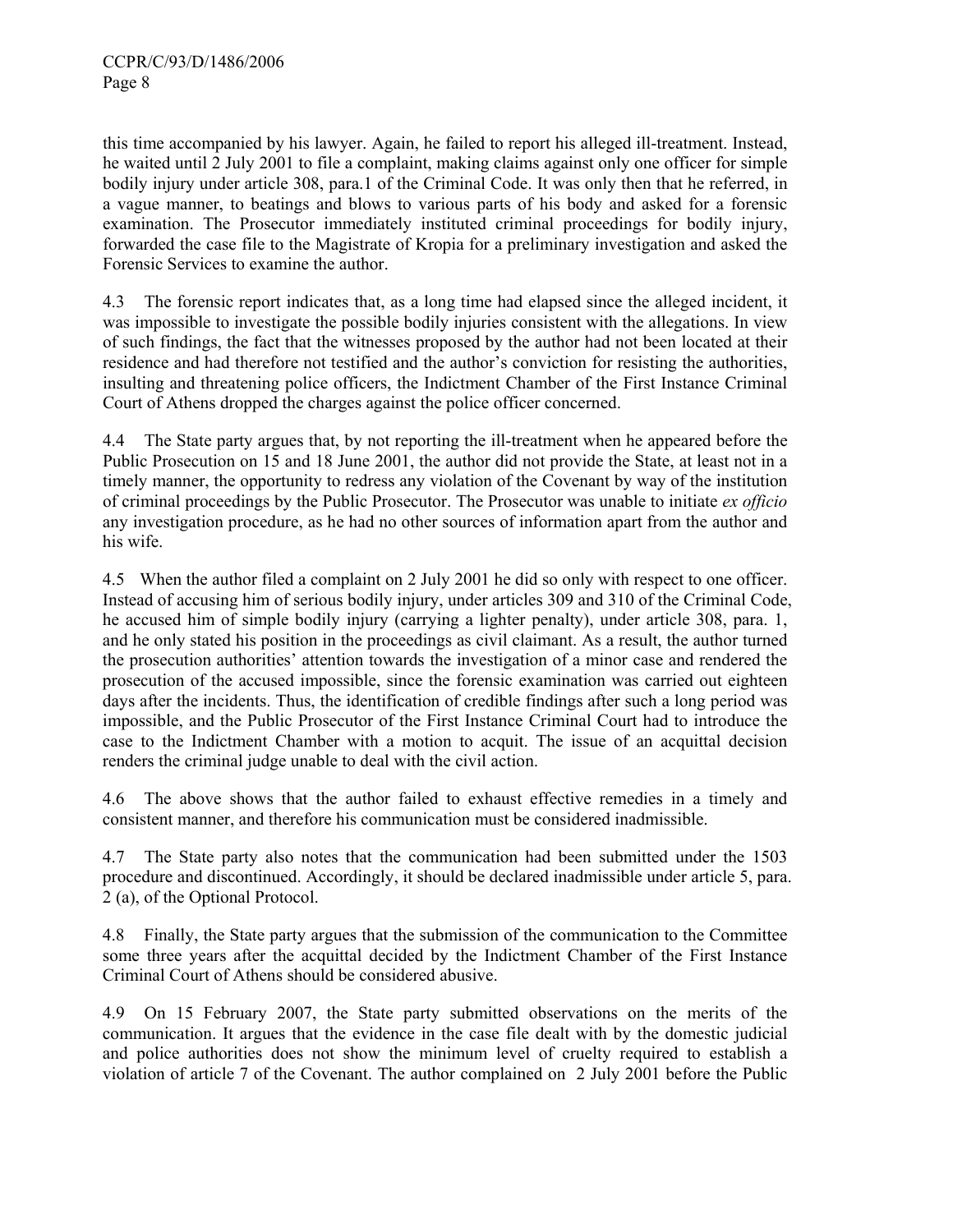Prosecutor of the Misdemeanours' Court of Athens about an assault by police officer Georgios Yannadakis which, however, resulted in a simple bodily injury. This offence is provided for by article 308, para. 1 of the Criminal Code. It is the mildest form of bodily injury provided for and punished by the criminal legislation, contrary to the offence of dangerous and grave bodily injury contained in articles 309 and 310 of the Code. He also notified the Public Prosecutor of the names and addresses of two prosecution witnesses. However, although they were sought in order to testify during the preliminary investigation of the case, they could not be located at the addresses given by the author.

4.10 The author alleges that he stayed in bed at home for 12 days after the events of 15 June 2001. However, instead of going to the forensic service immediately after that, he did so only 18 days later, thus making his examination impossible. According to the report established, no injuries were observed other than some circular scars in the palm of his hands and left elbow. The summary investigation of the case was completed without testimonies by prosecution witnesses. By contrast, the police officers who had participated in the event and testified in the context of the administrative inquiry confirmed that the author had repeatedly resisted their orders so that he was handcuffed and led to the police station. In none of the five police officers' testimonies was there any evidence of use of force by the police against the author. The latter was arrested, committed for trial on charges of resistance, disobedience and insult and sentenced to 14 months and 15 days imprisonment.

4.11 During the informal administrative inquiry by the Deputy Director of the North-Eastern Attica Police Directorate, a citizen who was at the Police Station of Agia Paraskevi on personal business when the author was brought there testified that the author looked like a person who had consumed alcohol and caused havoc at the police station, despite which the police officers were patient with him. The author made no complaint against the police officers and did not file charges against them while at the police station.

4.12 According to the evidence in the case file established during the preliminary investigation at both the judicial and administrative level, any mild bodily injury the author suffered was the result of his resistance to his arrest and did not exceed the minimum level of severity required by article 7 of the Covenant. The judgment of the domestic judicial authorities could only be reviewed by the Committee for manifest arbitrariness or denial of justice, neither of which were evident in this case.

4.13 In addition to the author's complaint of 2 July 2001, a second complaint was filed on 12 October 2005, by the Hellenic Helsinki Monitor against police officers and judicial personnel for violation of their duties in relation with this case. The Public Prosecutor of the Piraeus Court of Appeal dismissed the complaint as she considered that in the author's case no punishable act had been committed by police officers or members of the Judiciary. Although a criminal investigation was conducted against the competent state organs, it was found that they had dealt with the case without any indication of arbitrariness or denial of justice.

4.14 Regarding the author's allegations of violation of article 2, paragraph 3, of the Covenant, the State party explains that a sworn administrative inquiry is ordered together with the institution of disciplinary proceedings against police officers for the verification of offences, such as causing bodily injuries. By contrast, where the evidence is insufficient to initiate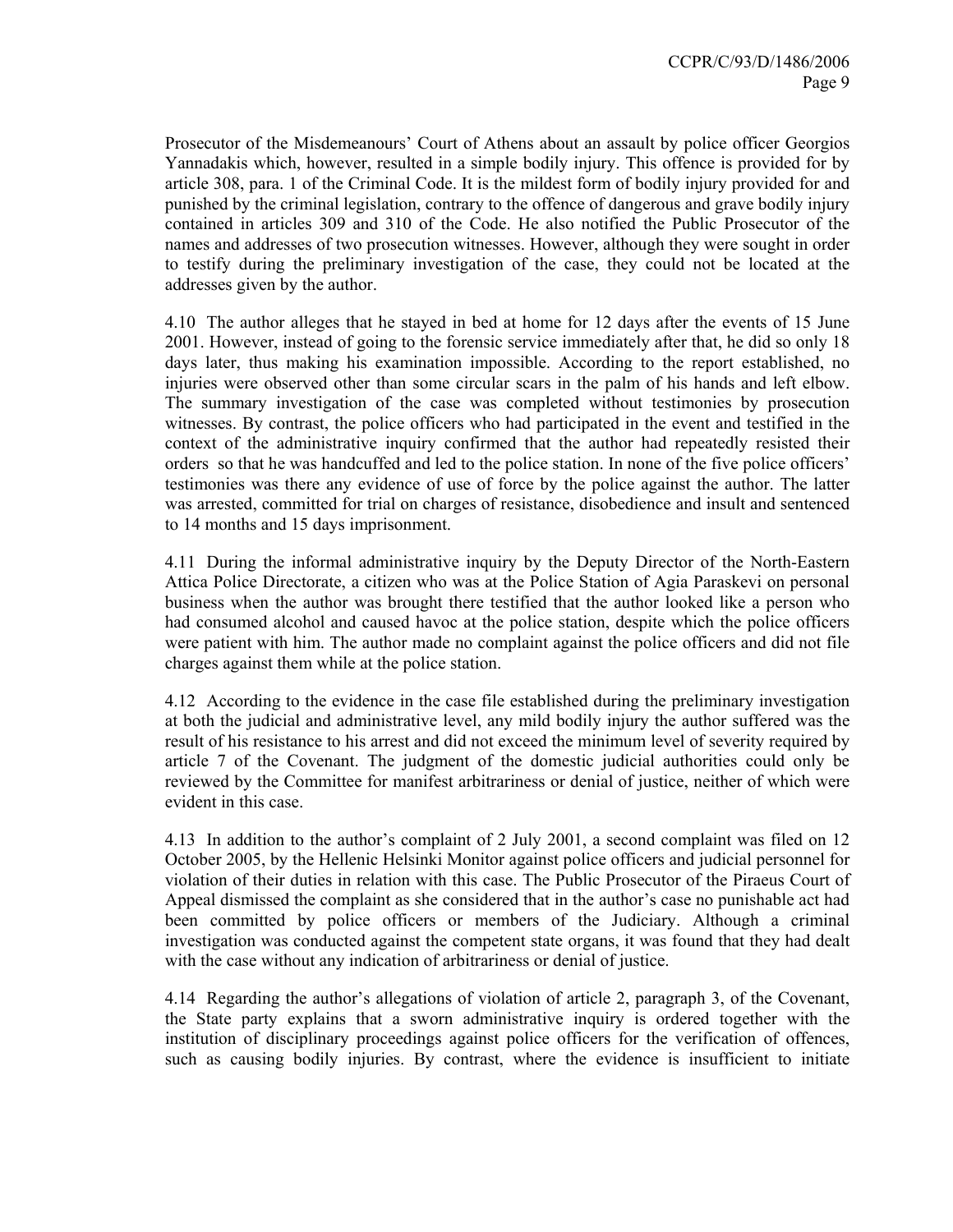disciplinary proceedings a preliminary investigation is ordered. The issuance of an order for a preliminary investigation is not equivalent to the institution of disciplinary proceedings, and its ultimate object is to carry out an informal but objective and impartial investigation, by collecting the necessary evidence. If sufficient evidence is collected, disciplinary proceedings will be instituted against the responsible officer. In the context of the preliminary investigation all acts required to establish the truth are carried out, such as examination of the complainant and witnesses, on-site inspection or expert investigation, as well as collection of documentary evidence. Because of the informal nature of the preliminary investigation, no administrative/investigative reports are prepared and witnesses are not examined under oath. The informal preliminary investigation and the formal sworn administrative inquiry by the Police provide equivalent guarantees of a reliable and effective investigation of a case. They differ only from a procedural point of view, since the latter is only ordered following the institution of disciplinary proceedings, while the former merely determines whether the conditions are fulfilled for the institution of such proceedings.

4.15 The informal preliminary investigation was carried out by a senior officer of the Hellenic Police who served at another police directorate (North-Eastern Attica Police Directorate), to which the police station where the officers involved serve is hierarchically inferior. His independence should be therefore taken for granted. If the case had been investigated by any other administrative authority it would not have gathered any different evidence.

4.16 In order for an examination under article 2 of the Covenant to be carried out, there should be a violation of article 7. However, in this case there has been no such violation, since the author's mistreatment, if any, did not rise to the minimum level of severity for establishing an offence to human dignity. Consequently, it is not possible to examine independently the author's complaint about lack of effective remedies that could lead to the identification and punishment of those responsible, since no violation of article 7 can be found. If the Committee were to find a violation of article 7, it should be pointed out that the investigation of the case at both the administrative and the judicial level was thorough, effective and capable of leading to the identification and punishment of those responsible. Therefore, the allegation of a violation of article 2 is ill-founded.

4.17 Regarding the author's allegations of discriminatory treatment, they were first raised before the Committee. He did not make any such complaint before any of the competent judicial and police authorities. The force used by the police during the arrest and transport of the author was within legal limits and proportional to the resistance he offered. The author's treatment was not based on his racial origin but on the strength and form of his resistance against the police officers' efforts to arrest him. Accordingly, this part of the communication should be considered as ill-founded on the merits as well.

#### **Author's comments**

5.1 In comments dated 18 June 2007, counsel rejects the version of events of the State party. He states that the police officer against whom the author filed a complaint, in his defence testimony dated 4 November 2002, did not refer to any threatening behaviour by the author and that the reinforcements were requested not because of the author's attitude but because of the gunshot. As to the cause of the author's injuries, police documents indicate that they were the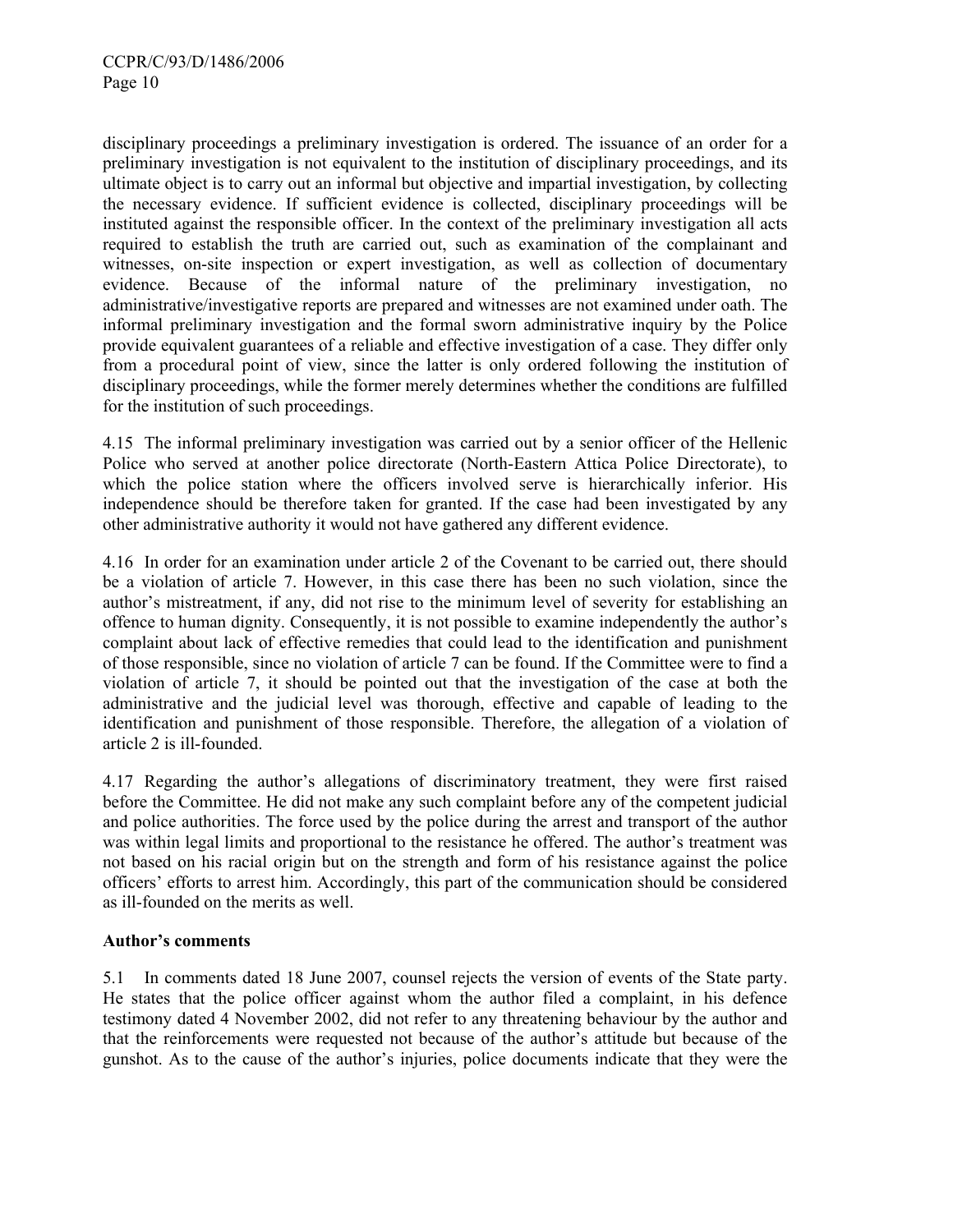result not of a fall but of the struggle with police officers while the author was resisting arrest. Regarding the testimony of the private citizen who was at the police station when the author was taken there, the State party fails to provide evidence of that testimony, which is simply mentioned as having being given orally to the police investigator. Accordingly, the author expresses doubts about its veracity. Such testimony is allegedly mentioned in the report of the police officer of the Directorate of North-Eastern Attica. However, this report was never provided to the author or the Committee.

5.2 When he appeared before the Prosecutor on 18 June 2001, the author had no opportunity to refer to the ill-treatment, as the hearing was postponed ex officio. It was on that same date that he went to the forensic service, but was refused examination.

5.3 The author recalls that neither he nor any of his friends who were eye witnesses were asked to give testimony during either the police or the judicial investigation and maintains his version of the facts as presented in his initial communication.

5.4 Regarding the alleged failure to exhaust domestic remedies, the author recalls that he did not complain about ill-treatment on 15 June 2001 because he was in police detention and feared reprisals. Moreover, the State claims inaccurately that he was taken before the Prosecutor on 18 June 2001. On that date he was scheduled to be tried, but the hearing was postponed. That is why he went to a forensic expert, hoping to get an examination that would strengthen his case.

5.5 The State party claims that the author did not exhaust domestic remedies because in his complaint he referred only to simple bodily injuries. However, according to Greek law, the Prosecutor does not need a complaint by the victim but can investigate *ex officio* any act of unprovoked bodily injury, grave bodily injury and dangerous bodily injury. Likewise, the prosecutor can investigate ex officio violations of the anti-racist Law and torture and other related offences against human dignity. The author expected that a proper investigation, once all facts were established, would include some or all of these ex officio prosecutable offences. He therefore reaffirms that he exhausted domestic remedies.

5.6 Regarding the State party's argument that the case was dealt with under the 1503 procedure, the author disagrees that this should be a valid reason for inadmissibility. He also objects that the communication should be considered abusive because it was submitted some three years after the final domestic decision and invokes the Committee's jurisprudence in that regard.

5.7 Regarding his claims of violation of article 7 of the Covenant, the author recalls that no court ever ruled on his complaint. The Judicial Council of Misdemeanours that decided not to press charges following a motion of the prosecutor is not a court that holds public hearings where both sides can argue their cases. It meets in camera, hears only the prosecutor and its ruling is not public. It can decide that there will be no trial when convinced that the complaint is "factually unfounded". In the two years following the incident neither he nor any of his witnesses were called to testify by any investigating officer in either the administrative or the judicial investigation. The whole investigation consisted of a sole defence statement the defendant gave to fellow police officers. The police ignored the Ombudsman's insistence that a sworn administrative investigation be carried out. In the context of such an investigation the complainant and his witnesses had to be summoned.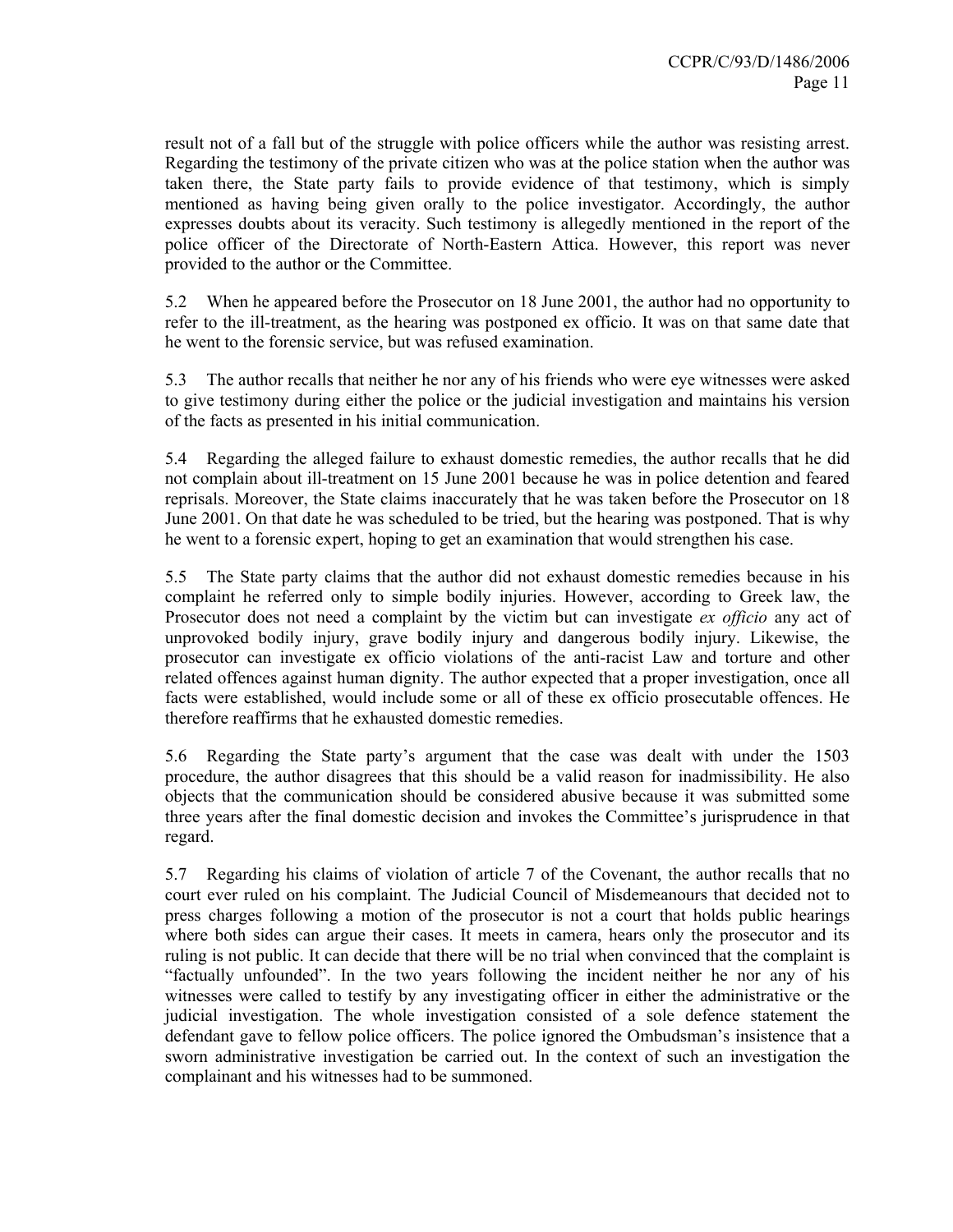5.8 The State party's comments that the author was convicted by the Athens Misdemeanours Court also for disobedience is defamatory, as he was never charged with such a crime.

5.9 The State party admits that the investigating police officer belonged to the regional North-East Attica Police Directorate to which the Aghia Paraskevi police station is inferior. Yet, it is inaccurate to claim that this was another police directorate. The Aghia Paraskevi police station is one of the 35 police stations administratively subordinated to the North-East Attica Police Directorate; so is the Halandri police station which conducted the judicial investigation on behalf of the prosecutor. Actually, the Aghia Paraskevi police station is in the same building as the North-East Attica Police Directorate. So the "independent" investigating officer was an immediate superior of the officers involved and had an office one floor above them in the same building. In fact, police disciplinary law has since changed and no longer allows a Police Directorate to launch an investigation into alleged wrong-doings of an officer subordinated to it. Rather, it has to be assigned to an officer of a separate Police Directorate.

5.10 According to the author, the State party misleadingly claims that the author first complained of racial discrimination in his communication before the Committee. He did complain before the Ombudsman on 2 July 2001 and such complaint was sent to the Hellenic Police. However, this claim was ignored.

## **Issues and proceedings before the Committee**

## **Consideration of admissibility**

6.1 Before considering any claim contained in a communication, the Human Rights Committee must, in accordance with article 93 of its rules of procedure, decide whether or not it is admissible under the Optional Protocol of the Covenant.

6.2 The Committee has ascertained that the same matter is not being examined under another procedure of international investigation or settlement for the purposes of article 5, paragraph  $2(a)$ , of the Optional Protocol.

6.3 As to the State party's argument that the communication should be considered inadmissible because the case was submitted under the procedure established on the basis of ECOSOC Res. 1503 (XLVIII), the Committee recalls its constant jurisprudence that such procedure does not constitute another international procedure within the meaning of article 5, paragraph 2 (a) of the Optional Protocol. This preliminary contention of the State party must therefore be rejected.

6.4 The State party claims that the author did not exhaust domestic remedies, as he filed a complaint only on 2 July 2001 rather than immediately after the incidents, and also did not invoke the proper article of the Criminal Code. The Committee considers that the delays referred to by the State party and the manner in which the complaint was formulated are best dealt with when considering the merits of the case. Furthermore, the State party does not identify any additional remedies that the author should have availed himself of. Accordingly, the Committee considers that the requirements of article 5, paragraph 2 (b), of the Optional Protocol have been met.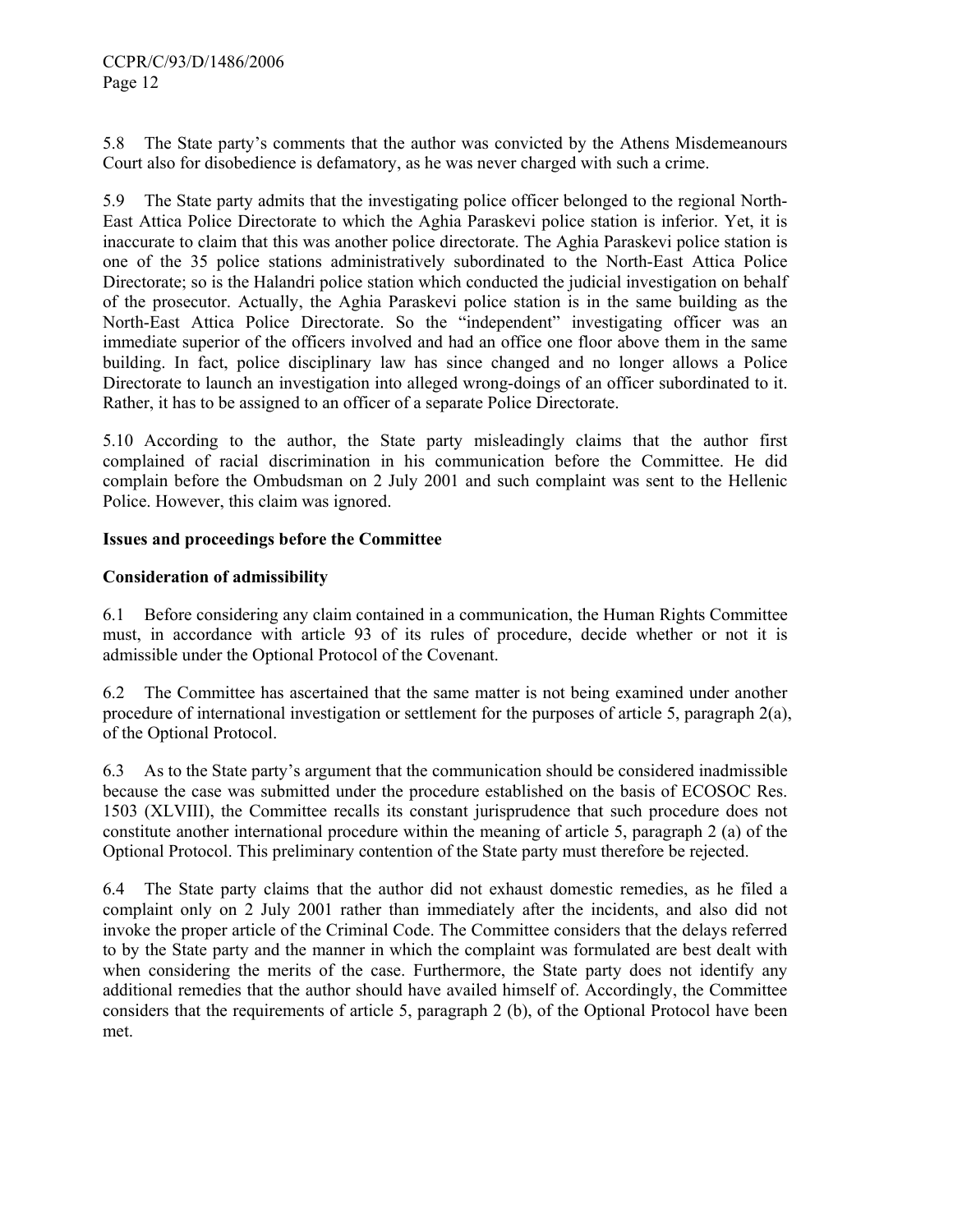6.5 Regarding the State party's contention that the communication should be considered an abuse of the right of submission because it was submitted some three years after the acquittal decision, the Committee recalls that there are no fixed time limits for the submission of communications under the Optional Protocol, and considers that the delay in this case was not so unreasonable as to amount to an abuse of the right of submission.

6.6 Regarding the author's claim under articles 2, paragraph 1 and 26 of the Covenant the Committee considers that it has not been sufficiently substantiated for purposes of admissibility and concludes that this part of the communication is inadmissible under article 2 of the Optional Protocol.

6.7 There being no other obstacles to the admissibility the Committee concludes that the communication is admissible as it raises issues under articles 7 and 2, paragraph 3 of the Covenant and proceeds to its examination on the merits.

## **Consideration of the merits**

 $\overline{a}$ 

7.1 The Human Rights Committee has considered the present communication in the light of all the information made available to it, as provided under article 5, paragraph 1, of the Optional Protocol.

7.2 With regard to the alleged violation of article 2, paragraph 3 in conjunction with article 7 of the Covenant, the Committee notes that the author filed a criminal complaint before the Athens Misdemeanours' Prosecutor on 2 July 2001 and that the Prosecutor forwarded the complaint to the Magistrate of Koropi to conduct a criminal investigation. However, the Magistrate declined to investigate for lack of competence without providing any explanation for his decision. The Committee also notes that disciplinary proceedings were not instituted either and that the only inquiry carried out was in the form of a preliminary police investigation. As confirmed by the State party, such investigation was of an informal nature, and neither the author nor the witnesses cited by him were ever heard. Finally, the case was disposed of by the Judicial Council of Misdemeanours which, on the basis of the police investigation, decided not to file charges against the accused. This decision was taken following a procedure in which the author was not allowed to participate and the concerned police officer's statement was used as the principal basis for coming to a decision.

7.3 The Committee recalls its jurisprudence that complaints against maltreatment must be investigated promptly and impartially by competent authorities and that expedition and effectiveness are particularly important in the adjudication of cases involving allegations of torture and other forms of mistreatment.<sup>1</sup> In view of the manner in which the author's complaint was investigated and decided, as described in the previous paragraph, the Committee is of the view that the requisite standard was not met in the present case. Accordingly, the Committee finds that the State party has violated article 2, paragraph 3 read together with article 7 of the Covenant. Having come to this conclusion the Committee does not consider it necessary to determine the issue of a possible violation of article 7 read on its own.

<sup>&</sup>lt;sup>1</sup> General comment No. 20: Article 7 (Prohibition of torture or other cruel, inhuman or degrading treatment or punishment), para. 14. See also Communication No. 1426/2005, *Banda v. Sri Lanka*, Views adopted on 26 October 2007, para. 7.4.